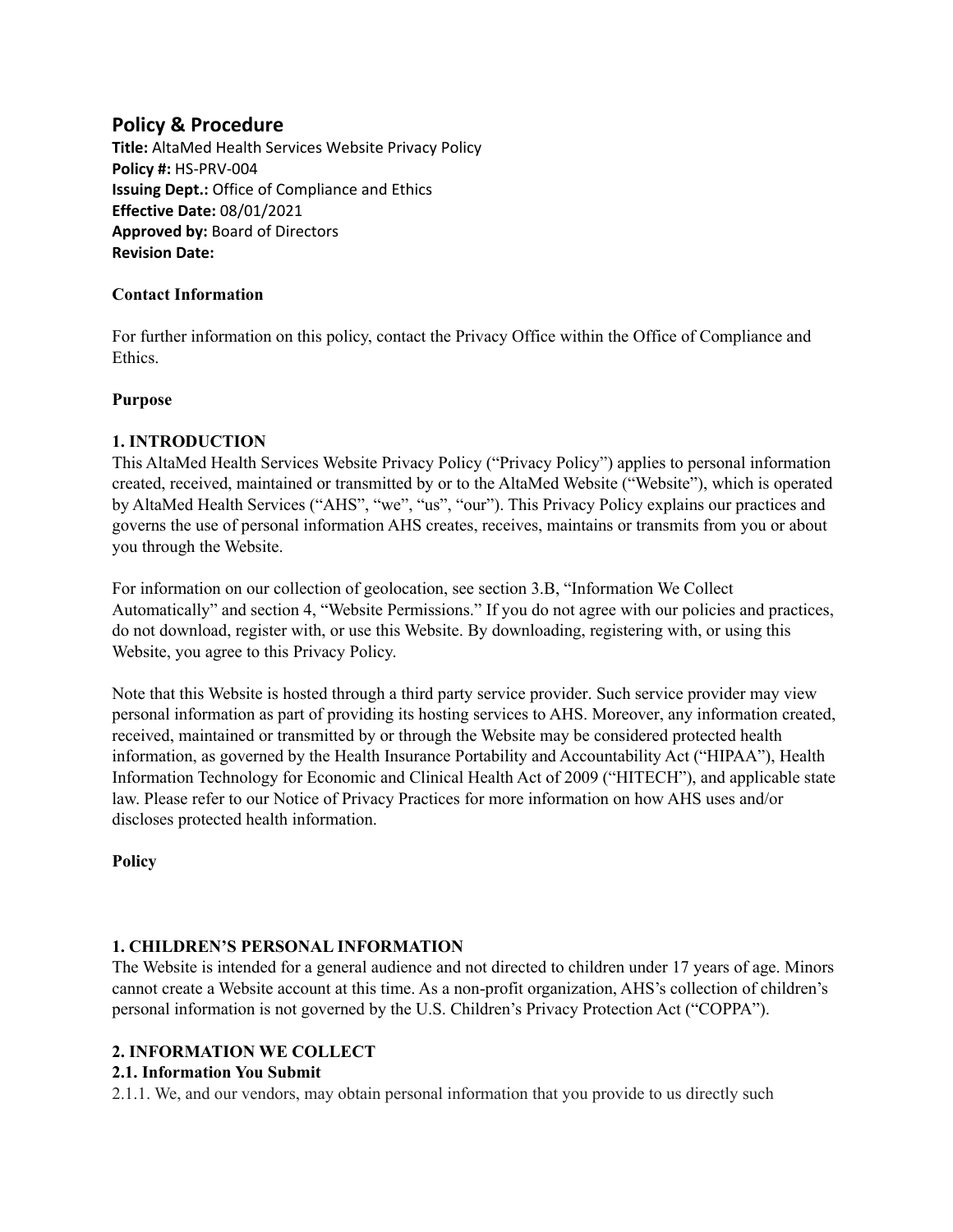as data you submit when you complete forms, fill out surveys, schedule appointments, request prescription refills, send messages to your care team, or make payments through the Website. Personal information we, and our vendors, collect may include your name, account credentials, residential address, email address, phone number, gender identity, sexual orientation, marital status, race, ethnicity, language, religion, emergency contacts, caregiver information, scheduling preferences, photo, insurance coverage information (including insurance card photos, claims, and referrals), pharmacy information, certain health-related information, financial or social assistance-related information, and payment processing information.

2.1.2. If you submit the personal information of another person, you represent that you have obtained the authorization from that person to submit such personal information to us.

#### **2.2. Information We Collect Automatically**

2.2.1. We or our vendors may use a variety of tracking technologies that automatically collect certain information whenever you interact with the Website. This may include usage details related to your access to and use of the Website, including traffic data, location data, logs, crash analytics, and/or other communication data and the resources that you access and use on or through the Website, as well as device information such as internet connection information, the device's unique device identifier, IP address, geolocation (to the extent it is not restricted by your Website permissions), operating system, browser type, and mobile network information.

2.2.2. The Website may be personalized based on various information we may have about you to provide you with more location-relevant content. To the extent it is not restricted by your Website permissions, we may use GPS (global positioning systems) software, geo-filtering, and other location-aware technologies to locate you, sometimes precisely, for purposes such as verifying your location and delivering or restricting content based on your location. You may use your device settings to change your geolocation preferences.

2.2.3. We may combine certain automatically-collected information with other information we obtain about you, which may include data we obtain from third parties. We or third parties, including our vendors, may collect personal information about your online activities over time and across different online services when you use the Website.

## **3. WEBSITE PERMISSIONS**

3.1. Depending on your device or Website permission settings, the Website may have access to the following information from your device:

3.1.1. **Location** (in the future, we may include precise or approximate location, including access to location in the background in case patients seek assistance in locating services)

3.1.2. **Storage** (the Website may be able to read, modify, or delete the contents of your shared storage)

3.1.3. **Camera** (may allow the Website to take pictures and videos)

3.1.4. **Microphone** (may record audio)

3.1.5. **Phone** (may directly call phone numbers),

3.1.6. **Other information** (for example, the Website may be able to run foreground service, access Bluetooth settings and pair with Bluetooth devices, control vibration, run at startup, have full network access, use device security hardware such as fingerprint login, view network connections, prevent phone from sleeping, change audio settings, and receive data from Internet)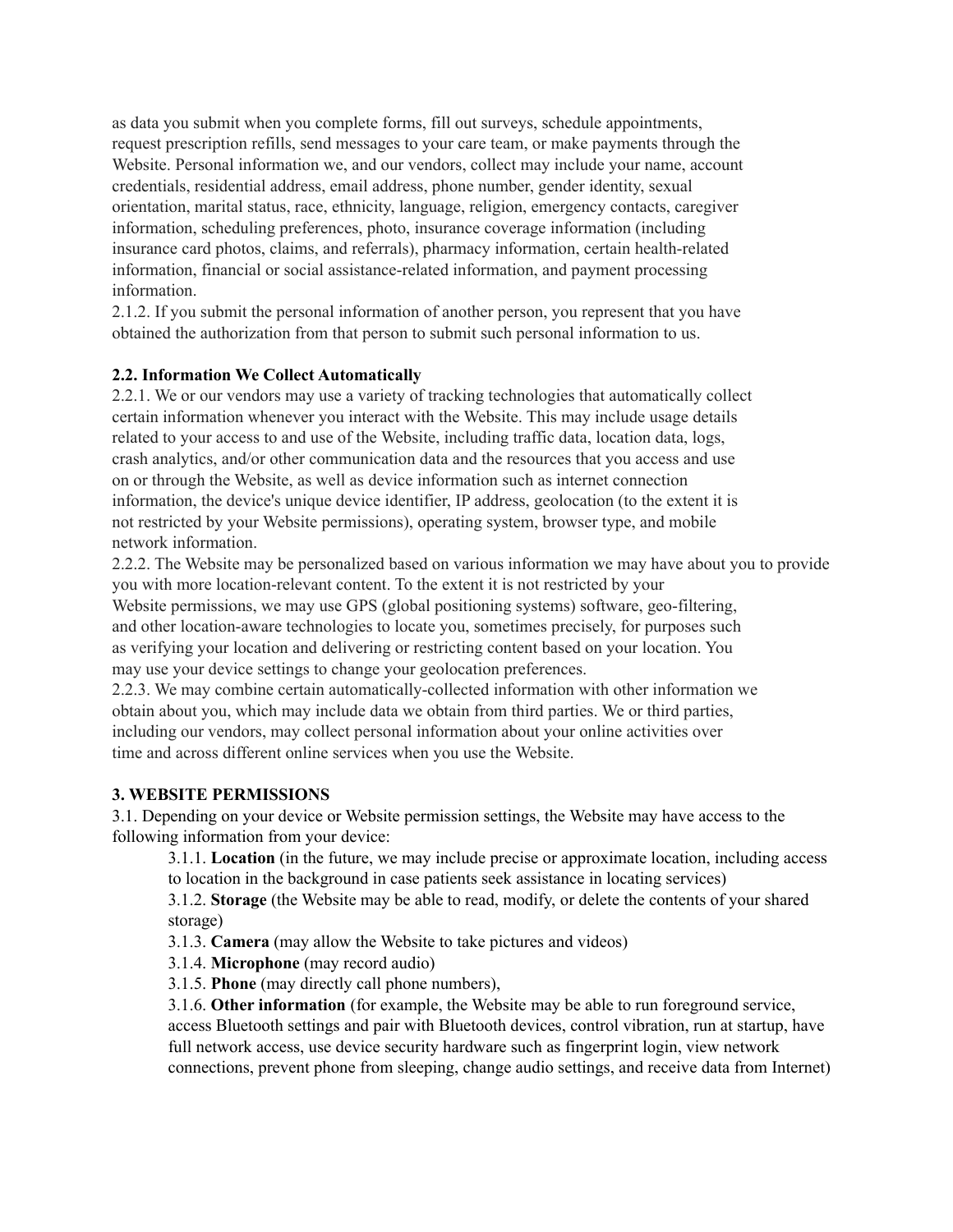3.2. These Website permission settings allow you to access or use certain features within the Website. By changing your Website permission settings, you may affect your ability to access or use certain features on the Website.

3.3. Additionally, you may be able to log into the Website using your device's security features such as using a passcode or your fingerprint. These device log in features are facilitated through your device and not AHS and we have no control over such features, which you can change by accessing your device settings and preferences.

## **4. HOW WE USE YOUR INFORMATION**

4.1. We may use your information for many purposes, such as to:

4.1.1. Provide you with various products and services, including the Website and its contents, and payment processing.

4.1.2. Fulfill the purpose for which you provide your information.

4.1.3. Carry out our obligations and enforce our rights arising from any contracts entered into between you and us, including for billing and collection.

4.1.4. Notify you of changes to any products or services we offer or provide through the Website.

4.1.5. Improve our Website and to deliver a better and more personalized experience by enabling us to estimate our audience size and usage patterns, store information about your preferences, customize our Website according to your individual interests, speed up your searches, recognize you when you use the Website.

4.1.6. Analyze trends and conduct research about improving our products and services.

4.1.7. Provide customer service, including responding to questions from customers and Website users.

4.1.8. Contact users for research, informational, and public health purposes and provide specific relevant information to you.

4.1.9. Correlate information with other commercially available information to identify demographics and preferences to assist us in our efforts.

4.1.10. Address information security and/or privacy issues, network functioning, and troubleshooting.

4.1.11. Investigate claims and/or legal actions, violations of our policies and procedures, and compliance with relevant applicable laws and legal process.

4.1.12. Comply with applicable laws, regulations, or legal process as well as industry standards and our company policies.

4.1.13. Prevent, investigate, identify, or take any other action with regard to suspected or actual fraudulent or illegal activity, or any activity that violates our policies.

4.2. We will store your personal information for no longer than is necessary for the performance of our obligations or to achieve the purposes for which the information was collected, or as may be permitted under applicable law.

# **5. DISCLOSURE OF YOUR INFORMATION**

5.1. We may disclose information:

5.1.1. To our subsidiaries and affiliates.

5.1.2. To contractors, service providers, and other vendors to help us operate our business and the Website, or administer activities on our behalf, such as Website maintenance, and payment processing.

5.1.3. To others, at your direction. For example, you may share your information with friends, family, other individuals, or other healthcare organizations. You may adjust your sharing preferences through the sharing features. Note that if you choose to provide access to your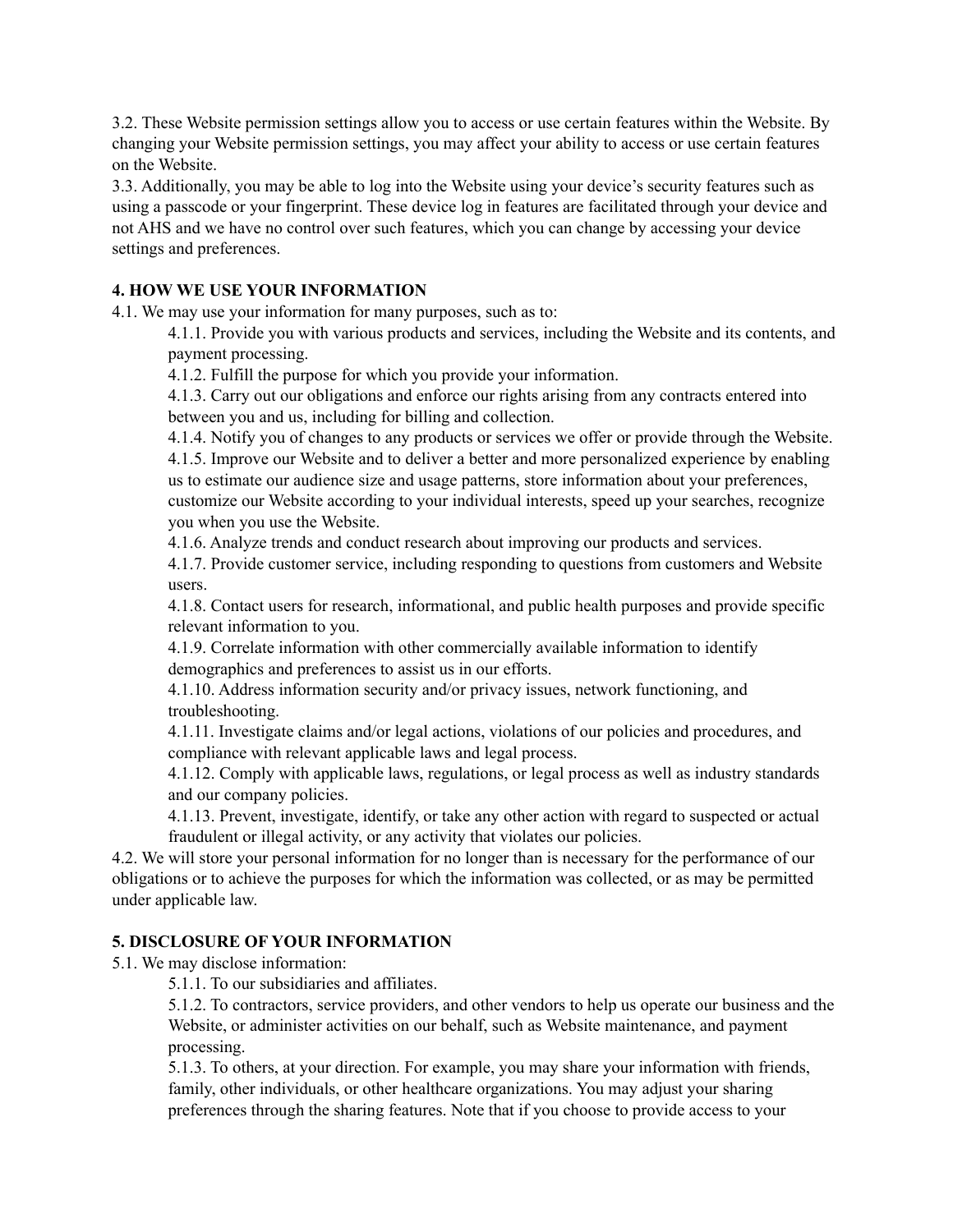information to friends or family through the Website proxy access feature, they may obtain full access to all the information you have access to yourself on the Website. If you choose to provide access to any individual (e.g., nurse, social worker), those individuals may view a subsection of your information.

5.1.4. In the event we sell or transfer all or a portion of our business assets (e.g., further to a merger, reorganization, liquidation, or any other business transaction), including negotiations of such transactions.

5.1.5. In some cases, to other devices or applications as per your preferences. You have the ability to review which devices or apps have access to your information. Connecting to other devices or applications, may entail sharing information between the Website and such devices related to the device's technologies or features.

5.1.6. As permitted by law; (ii) where we determine that disclosure of specific information is necessary to comply with the request of a law enforcement or regulatory agency or other legal process; or (iii) to enforce our policies, or to protect legal rights, property, or safety.

5.2. From time to time we may enter into an arrangement with another company that is not owned by or affiliated with us to provide additional features on the Website. These arrangements may include business partners, sponsors, and co-branded online services (referred to here as "co-branded services"). Any information, including personal information, that you provide on one of these cobranded services may be shared with these partners. By participating in activities or providing your information on these co-branded services, you consent to our providing your information to those partners. Separate privacy policies may apply to these partners' uses of your personal information.

## **6. EXTERNAL LINKS AND FEATURES**

The Website may contain links to, or features facilitated by, other online services. We are not responsible for the privacy practices, advertising, products, or content of online services that AHS does not control.

Please note that other online services have their own privacy policies and AHS is not responsible or liable for these policies.

# **7. YOUR CHOICES**

7.1. If you have a registered account with the Website, you may log in and update certain preferences, account settings, or personal information details. You may also download and send records accessible through the Website or change sharing and device access preferences. You can also manage communications that you receive from us, including the method of communication (e.g., emails, phone calls, texts).

7.2. You may also use your device settings to change your geolocation and other Website permissions preferences. If you access your AltaMed MyChart account through a browser (at myaltamed.net), information collected through the Website related to your Website account and settings may not be synchronized between the Website and the browser.

# **8. FOR CALIFORNIA RESIDENTS**

California's "Shine the Light" law permits California residents to request certain information regarding our disclosure of personal information to third parties for their own direct marketing purposes. We do not share personal information with third parties for their direct marketing purposes. If you are a California resident, you may request information about our compliance with Shine the Light by contacting us at by e-mail at altamedPrivacyOffice@altamed.org. Any such request must include "California Shine The Light Privacy Rights Request" in the first line of the description and include your name, street address, city, state, and ZIP code.